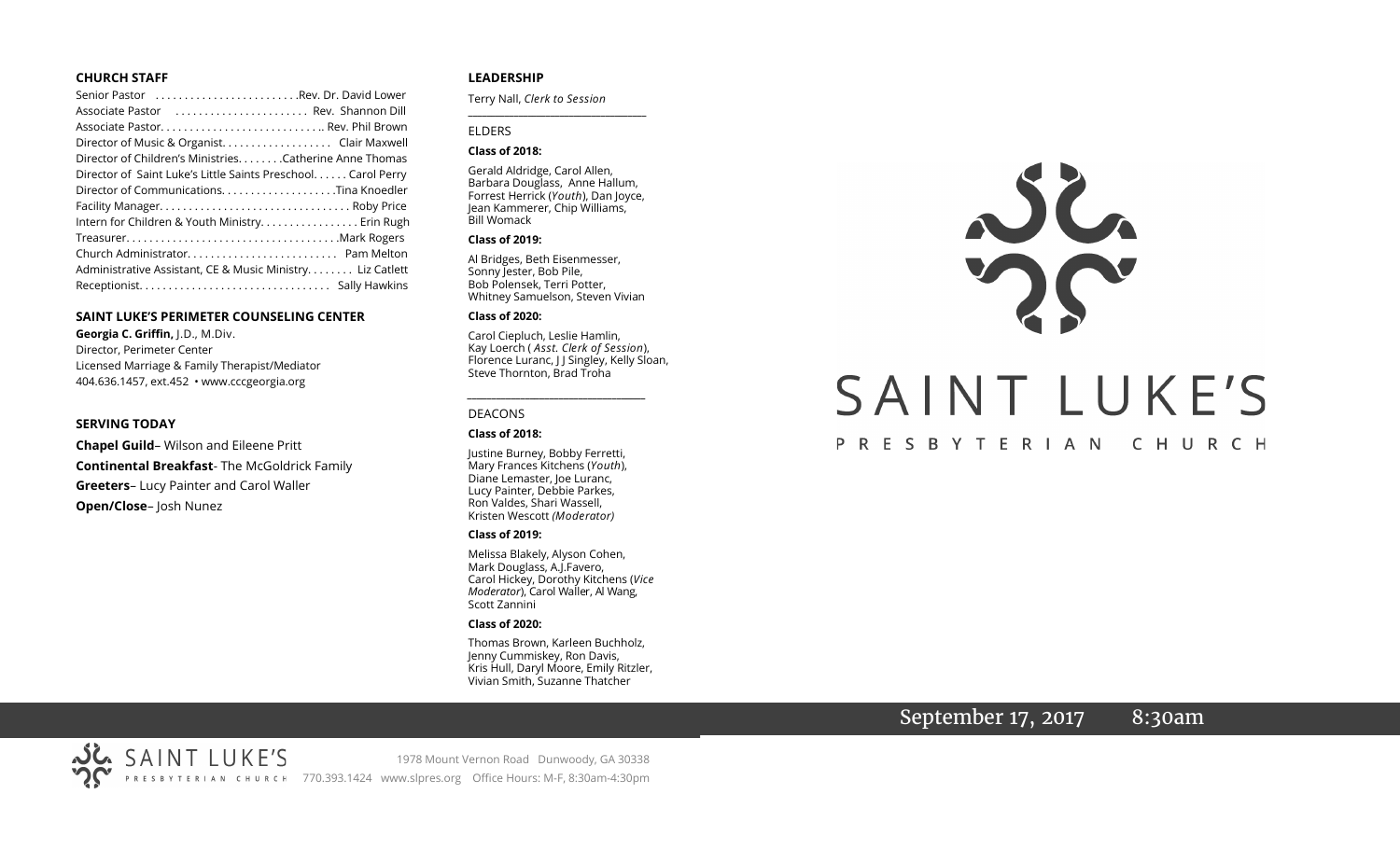

1978 Mount Vernon Road • Dunwoody, Georgia 30338 770.393.1424 • www.slpres.org

#### **September 17, 2017**  Ordinary Time

#### **Liturgical Color:** Green

*Green is used for time periods called Ordinary Time. Ordinary Time is not marked by a specific festival or season.* 

### **SUNDAY SCHEDULE**

8:30am Chapel Communion Service 9:30am Sunday School 10:30am Sanctuary Worship Service *Nursery available at all services and Sunday School.*

# MISSION

Responding to God's call and empowered by the Holy Spirit, we invite all to join us in knowing, serving, and sharing Jesus Christ here and around the world.

# VISION

To be a beacon of faith, hope, and love– every member an active disciple in Christ's ministry.

# **WELCOME, GUESTS!**  We are delighted you are worshipping with us.

**DURING** the Welcome, please print the requested information on the Friendship Pad and pass the Friendship Pad down the pew.

**AFTER** the worship service, please join us outside the Chapel where our Pastors will be available to answer questions and provide you with a loaf of freshly-baked bread.

**FOR MORE** information about our programs, ministries or membership, please contact one of our Pastors at 770.393.1424, or visit our website: slpres.org.

### **THAT ALL MAY WORSHIP**

**ASSISTIVE** hearing devices, large print hymnals, large print bulletins and back cushions are available. Please contact an usher for further assistance. thistext **CHILDREN'S WORSHIP** notebooks

and lacing crosses are available on the table just outside the Chapel doors. For your convenience, there is a Family Restroom located in the hallway of the administrative offices, on the first floor, near the main lobby.

#### **PW CIRCLE MEETINGS WERE POSTPONED**—

Just a reminder to all the women of Saint Luke's, Circle meetings scheduled to meet last week will now begin this week on Monday, September 18 at 9:30am and 7:30pm or Tuesday, September 19 at 9:30am. Even if you have not signed up yet, come join us, and you can do so there. Hope to see you and share Bible study with you all this Fall! Call Fern Mitropoulos with any questions, 770-343-8996.

**TAVERN TALKS** — David Lower would like to invite the men of Saint Luke's to join him on Monday, September 18 at 8pm to the Dunwoody Tavern for "Tavern Talks." This fall we will plan to gather guys together on the third Monday of each month for fun, food, beverages, Monday Night Football, and conversation about life and spirituality. Consider bringing a friend with you to be filled with good things! The Dunwoody Tavern, 5488 Chamblee Dunwoody Road.

#### **CONSTITUTION WEEK CELEBRATION** —

Constitution Week is the commemoration of America's most important document. It is celebrated annually during the week of September 17-23. The aims of the Constitution Week celebration are to: 1) Emphasize citizens' responsibilities for protecting and defending the Constitution. 2) Inform people that the Constitution is the basis for America's great heritage and the foundation for our way of life. and 3) Encourage the study of the historical events which led to the framing of the Constitution in September 1787. Check out the table in the lobby for more interesting information.

**OWLS KICKOFF ON SEPTEMBER 26 — OWLS** 

stands for Older, Wiser, Loving, Seniors. We are a group of those 55+ who gather on the 4th Tuesday of the month for a home cooked lunch, prepared by our chef, Karleen Buchholz. We enjoy each others company, get to know new folks and renew old acquaintances. Please join us on September 26 for a luncheon in the Great Hall at 11:30am. Cost is \$6pp. Sign up sheet is on the church lobby bulletin board or call Sally Hawkins at the church to RSVP, 770.393.1424. Feel free to contact Nancy Self, [nself@comcast.net](mailto:nself@comcast.net) or Gerald Aldridge, [geraldaldridge@gmail.com](mailto:geraldaldridge@gmail.com) with any questions about the OWLS group.

### **WHAT ARE YOU DOING ON SEPTEMBER 30?**

Will you be sitting around watching: Georgia vs. Tennessee ? Florida vs. Vanderbilt ? Alabama vs. Ole Miss ? Clemson vs. Virginia Tech ? Maybe we can cheer for something else altogether. Appalachian residents will do just that if you help them prepare to combat the arrival of inclement weather and isolation. Mountain TOP gives adults the opportunity to participate in a special rivalry the weekend of September 28-October 1. If you are looking for a different mission trip or considering your first, AIM (Adults In Ministry) is a perfect way to satisfy that desire. For more information or inspiration contact Ted Guerrant 770-990-4473.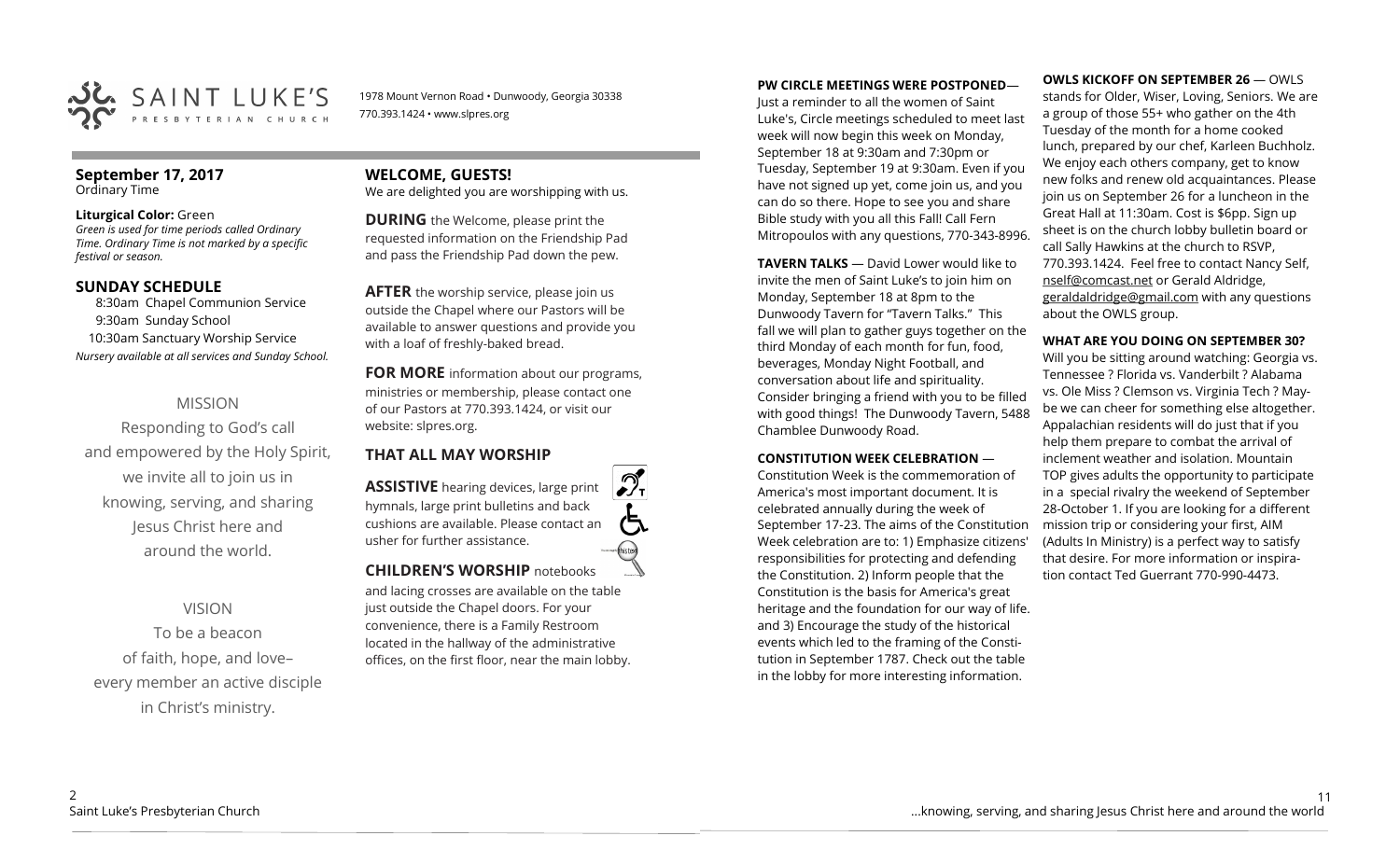# MUSIC MINISTRY

**Clair Maxwell clairmaxwell@slpres.org / 770.393.1424 ext. 227**  \_\_\_\_\_\_\_\_\_\_\_\_\_\_\_\_\_\_\_\_\_\_\_\_\_\_\_\_\_\_\_\_\_\_\_\_\_\_\_\_\_\_\_\_\_\_\_\_\_\_\_\_\_\_\_\_\_\_\_\_\_\_\_\_\_\_\_\_\_\_\_\_\_\_\_\_\_\_\_\_\_\_\_\_\_\_\_\_\_\_\_\_\_\_\_\_\_\_\_\_

#### **CHOIR REHEARSALS ON WEDNESDAYS**

5:00-5:45pm Cherub Choir, Ages 4-5, *Yvonne Miller, Director (begins September 20)* 5:00-5:45pm Westminster Choir, Grades 1-5, *Clair Maxwell, Director (begins September 20)* 6:30-7:20pm Festival Ringers, Youth & Adults, *Clair Maxwell, Director* 

7:30-9:00pm Chancel Choir, Youth & Adults, *Clair Maxwell, Director* 

#### **UPCOMING EVENTS**

September 20– Westminster and Cherub Choirs begin ( also beginning of FEAST) October 22 – Bluegrass Mass concert with Choral Guild and bluegrass band – 4pm December 10 – Toys for Tots concert with brass – 4pm December 17 – Lessons and Carols service - 10:30am

 $\_$  ,  $\_$  ,  $\_$  ,  $\_$  ,  $\_$  ,  $\_$  ,  $\_$  ,  $\_$  ,  $\_$  ,  $\_$  ,  $\_$  ,  $\_$  ,  $\_$  ,  $\_$  ,  $\_$  ,  $\_$  ,  $\_$  ,  $\_$  ,  $\_$  ,  $\_$ 

# YOUTH MINISTRY

**Phil Brown philbrown@slpres.org / 770.393.1424 ext. 238** 

#### **HERE'S WHAT'S COMING UP IN YOUTH MINISTRY**

| September 17: | Middle School Youth Group, 5-6:30pm at the church.       |
|---------------|----------------------------------------------------------|
|               | High School Youth Group, 7-8:30pm at Sargent/Hurst home. |
|               | Check Youth email or get with Phil for address.          |

September 24: Corn Maze after church. Sign up on line. Tartan Trot Family Dinner at Vintage Pizza, 5-7pm.

October 8: Six Flags. Sign up on line.

# **In Preparation for Worship**

"The next day he saw Jesus coming toward him and declared. 'Here is the Lamb of God who takes away the sin of the world!<sup>'"</sup> *- John 1:29* 



#### **Prelude** Prelude on "Leoni" *Paul Manz*

#### **Welcome and Announcements**

*If you are new to Saint Luke's today, welcome, we are so glad you are here! We have a gift of fresh bread we would love to give to you as a token of our gratitude. Please introduce yourself after worship to receive your welcome gift.*

*After every worship service at Saint Luke's, there is a Stephen Minister in the Prayer Room (across the hall from the Chapel) available to hear your concerns or joys and help you offer a prayer to God. You are invited to receive this ministry of listening and prayer.*

*Please take the time now to fill out the Friendship Pads situated at the end of each pew. Write down your names and pass the pad down the pew, so that you may greet your pew neighbors by name and that we may know you are here.*

# **Call to Worship\***

|  | Leader: Baruch atah Adonai, blessed are you, O Lord our God,<br>the God of our fathers and mothers.                                         |
|--|---------------------------------------------------------------------------------------------------------------------------------------------|
|  | People: God of Abraham, God of Isaac, God of Jacob;<br>God of Sarah, God of Rebecca, God of Rachel, and God of Leah.                        |
|  | Leader: You are the great, mighty, and awesome God<br>who creates everything good out of love,                                              |
|  | People: You are the great, mighty and awesome God who shows up<br>in loving kindness, asking for sacrifice but protecting from destruction. |
|  | Leader: Blessed are you, O Lord, Sarah's Helper, Abraham's Shield.                                                                          |

**Hymn 49\*** The God of Abraham Praise *LEONI*

# **Call to Confession\***

Leader: The Lord be with you. **People: And also with you.** Leader: Let us pray.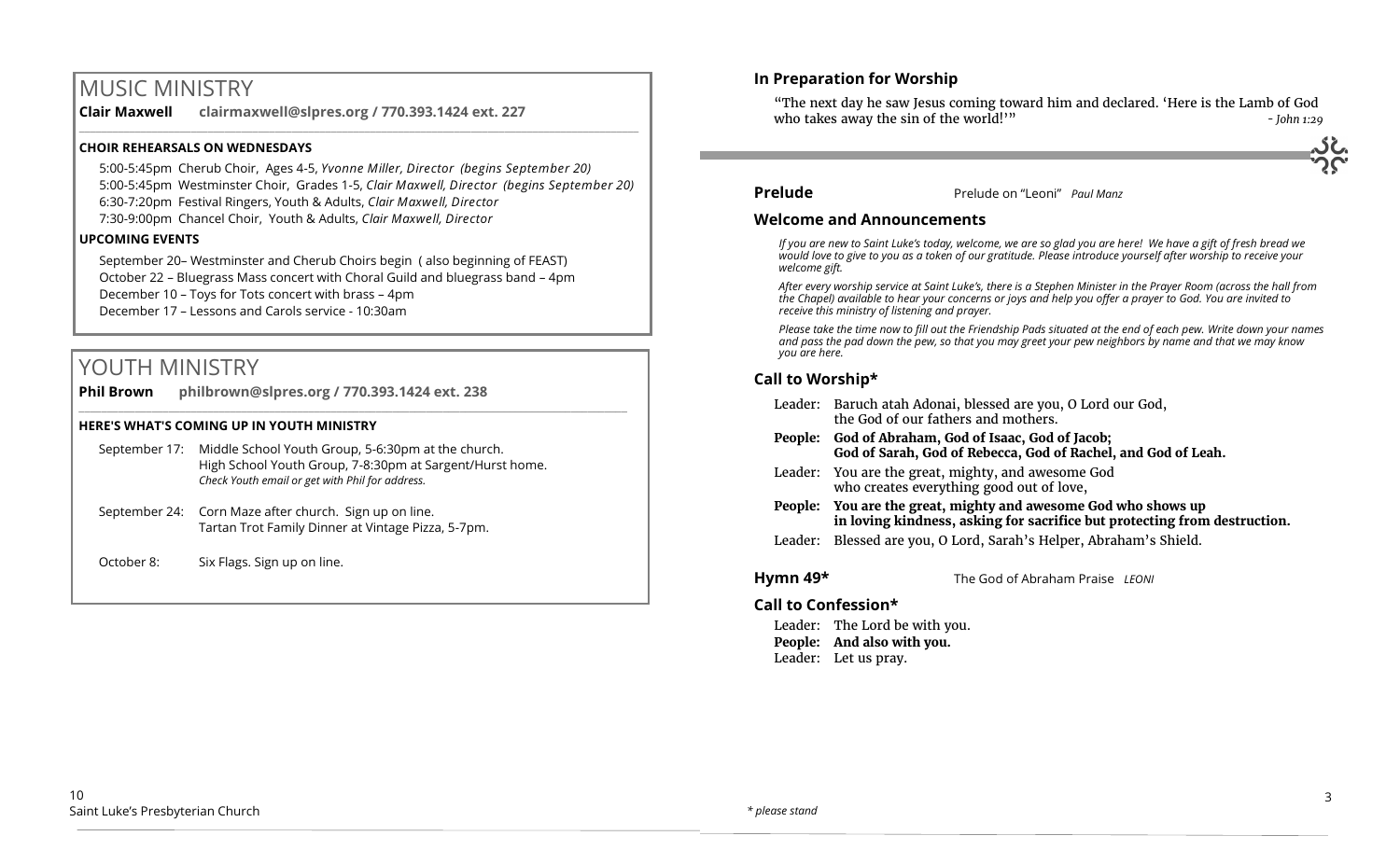## **Prayer of Confession\***

#### **God of the Covenant,**

**You promised Abraham and his descendants Your blessings if we would walk in Your ways toward the place You will show us. We confess that we have strayed from Your path, and fail to see our destination. We have claimed blessing for ourselves and trusted in our own ideas,**

**rather than accept Your grace and trust Your leading. Forgive us, and help us to follow in trust and see in hope. Hear now our silent prayers of confession**...(*Silence is kept for personal confession)* 

Leader: Lord, in Your mercy, **People: Hear our prayer. Amen.**

### **Assurance of Forgiveness\***

**Song of Praise\*** Glory Be to the Father *GLORIA PATRI* 

**Glory be to the Father, and to the Son, and to the Holy Ghost; as it was in the beginning, is now, and ever shall be, world without end. Amen, amen.**

## **Passing of the Peace of Christ\***

Leader: May the peace of Christ be with you. **People: And also with you.**

#### **Song of Invitation**

*1st time: SOLO, 2nd time: ALL, 3rd time: ALL, quietly*





# S P L A S H ! CHILDREN'S MINISTRIES

**Catherine Anne Thomas cathomas@slpres.org / 770.393.1424 ext. 228 \_\_\_\_\_\_\_\_\_\_\_\_\_\_\_\_\_\_\_\_\_\_\_\_\_\_\_\_\_\_\_\_\_\_\_\_\_\_\_\_\_\_\_\_\_\_\_\_\_\_\_\_\_\_\_\_\_\_\_\_\_\_\_\_\_\_\_\_\_\_\_\_\_\_\_\_\_\_\_\_\_\_\_\_\_\_\_\_\_\_\_\_\_\_\_\_\_\_\_\_\_\_\_\_\_\_\_** 

#### **UPCOMING EVENTS**

**Wednesday, September 20** – First Night of Feast! Children's Choirs begin rehearsals, delicious family dinners are back, and engaging new classes debut for all ages!

#### **WHY DO WE CELEBRATE COMMUNION?**

What does it mean? How does it work? Any child with these questions is invited to our Communion workshop today during our usual Faithful Friends time after Tell Us Our Story (approx. 10:45am) Parents are welcome. We will gather in the Narthex, proceed to the chapel, and end our time together in the Dock at the conclusion of worship.

#### **CHILDREN'S MINISTRIES STILL NEEDS YOU!**

With Sunday School underway and a September 20 start to Feast Wednesdays, it's never too late to support the children of Saint Luke's with your presence! The following volunteer needs remain:

Godly Play Preschool Sunday School – 9:30 to 10:15am, work in rotation with others.

Elementary "Dig In" Sunday School – 9:30 to 10:15am, work in rotation with others.

- Elementary Wednesday night "Character Rooted in Christ" class 6:30 to 7:15 for 6 weeks beginning September 20; can work in rotation with others.
- Faithful Friends after Tell Us Our Story on Sunday mornings (except for the first Sunday of each month); sign up for as few or as many lessons as you wish.

Please consider any of these fun and rewarding opportunities! Email Catherine Anne Thomas to sign up or if you have any questions, cathomas@slpres.org.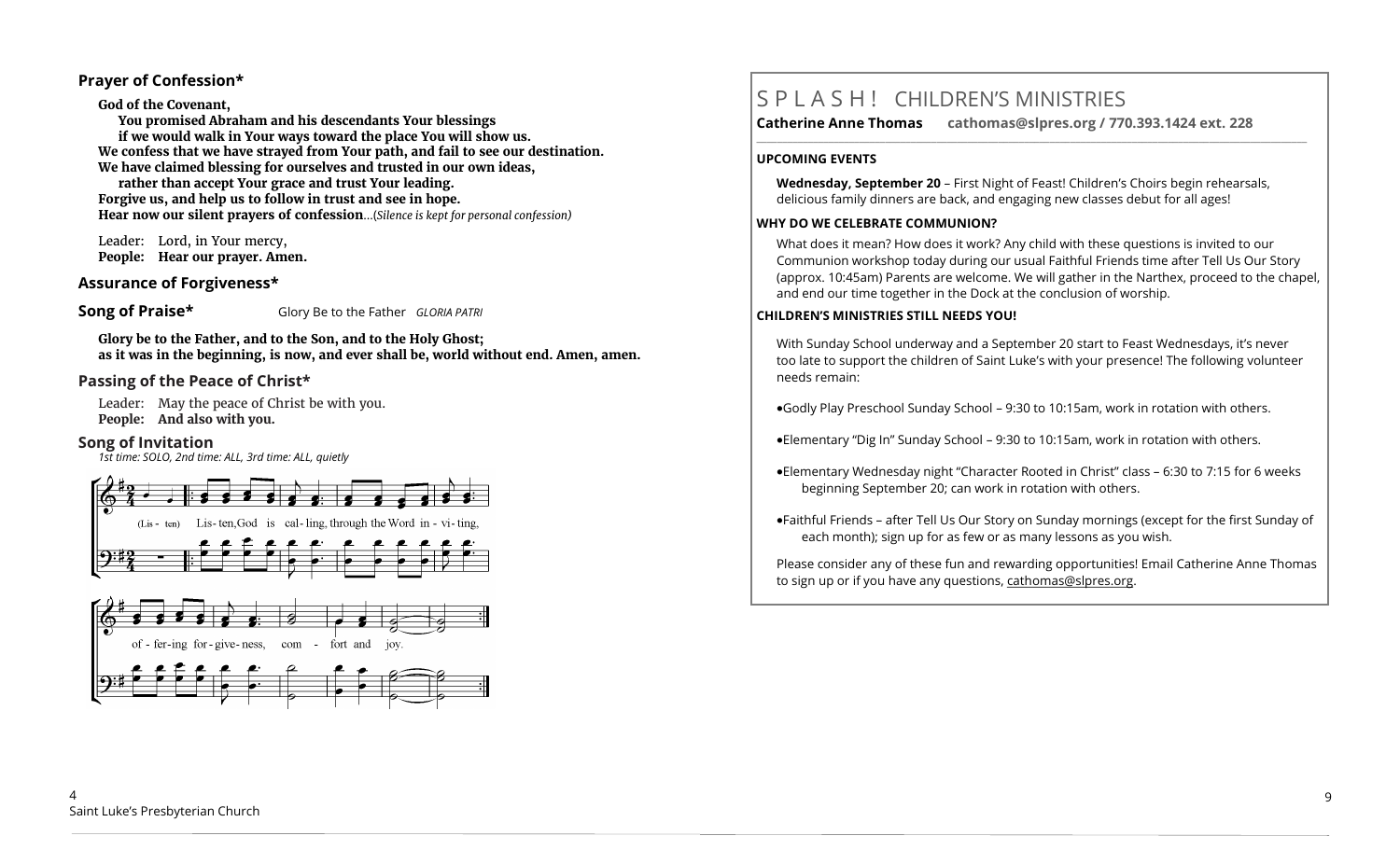# ADULT MINISTRY

**Shannon Dill shannondill@slpres.org / 770.393.1424 ext. 229** 

## **ADULT SUNDAY SCHOOL**

Individual classes begin this Sunday, September 17. Please see the website for a full description of each class. (http://slpres.org/program-ministries/adult-ministry/sunday-school)

 $\_$  ,  $\_$  ,  $\_$  ,  $\_$  ,  $\_$  ,  $\_$  ,  $\_$  ,  $\_$  ,  $\_$  ,  $\_$  ,  $\_$  ,  $\_$  ,  $\_$  ,  $\_$  ,  $\_$  ,  $\_$  ,  $\_$  ,  $\_$  ,  $\_$ 

Faith Foundations: Room 232 House to House: Room 203 Seasons of the Spirit: Room 231/233 Soul Food: Room 234/236

### **NEW MEMBER INQUIRER'S CLASS**

If you are interested in learning more about Saint Luke's, the Presbyterian faith tradition, and what it means to be a member of this wonderful church, please join David Lower for New Member Inquirers Class on Sundays, September 17 through October 1, 9:30 – 10:15am in the Session Room (room 109). New members will be welcomed during the 10:30am worship service on Sunday, October 1. Childcare provided during classes. Contact David Lower with questions: [davidlower@slpres.org](mailto:davidlower@slpres.org) / 770.393.1424, ext. 223.

#### **FRIDAY MORNING MEN'S BIBLE STUDY**

Fellowship and Bible study every Friday from 6:40-8am in the Parlor with Dan Joyce.

### **BIBLE STUDY: "WAYFARERS"**

Come join David, Shannon or Phil as this week's preacher leads a study of the scripture for the upcoming Sunday's worship. Meet on Wednesdays at 10am in the church library.

### **MOM'S SMALL GROUP, "LOVE DOES"**

A new small group for moms of all stages to explore all that God wants to do with us. This class will begin on September 14 and meets on the 2nd Thursday of the month at Shannon's home from 7:30-8:30pm.

### **MOM'S MID-DAY GROUP, "ANIMATE FAITH"**

Please join Shannon Dill and other moms to encourage, grow, and laugh with one another! This semester we'll meet on Friday mornings at 11am, beginning on September 22 in the Session room, #109. Contact Carol Perry, carolperry @slpres.org, to make a child care reservation (free of charge).

### **FAITH AND PARENTING GROUP**

David and Amanda Lower would like to invite Saint Luke's parents for a small group that will meet on the first Sunday of the month beginning October 1, 5:30-6:45pm. Casual dinner and childcare offered. Also, looking to add an additional date/time. More details to follow. Please email David Lower to sign up or ask any questions. davidlower@slpres.org.

# **Scripture Lesson** Genesis 21:1-3; 22:1-14, *pages 16-18 of the Old Testament*

Leader: The Word of the Lord. **People: Thanks be to God.**

## **Tell Us Our Story Phil Brown**

*Children are always welcome to stay in worship. If preferred, parents may take their child(ren) to the nursery.*

**Sermon** The "God Shows Up, Protecting" The David Lower

Affirmation of Faith\* **Apostles'** Creed

**I believe in God, the Father Almighty, Maker of heaven and earth, and in Jesus Christ, His only Son, our Lord; who was conceived by the Holy Ghost, born of the Virgin Mary, suffered under Pontius Pilate; was crucified, dead, and buried; He descended into hell; the third day He rose again from the dead; He ascended into heaven, and sitteth on the right hand of God the Father Almighty; from thence He shall come to judge the quick and the dead. I believe in the Holy Ghost; the holy catholic Church; the communion of saints; the forgiveness of sins; the resurrection of the body; and the life everlasting. Amen.**

# **Offering Invitation**

*Giving is a tangible sign of worship. If you give electronically, there is a blue, laminated, electronic giving card in the pew rack to place in the offering plate as it is passed.*

**Offertory** Faith *Felix Mendelssohn*